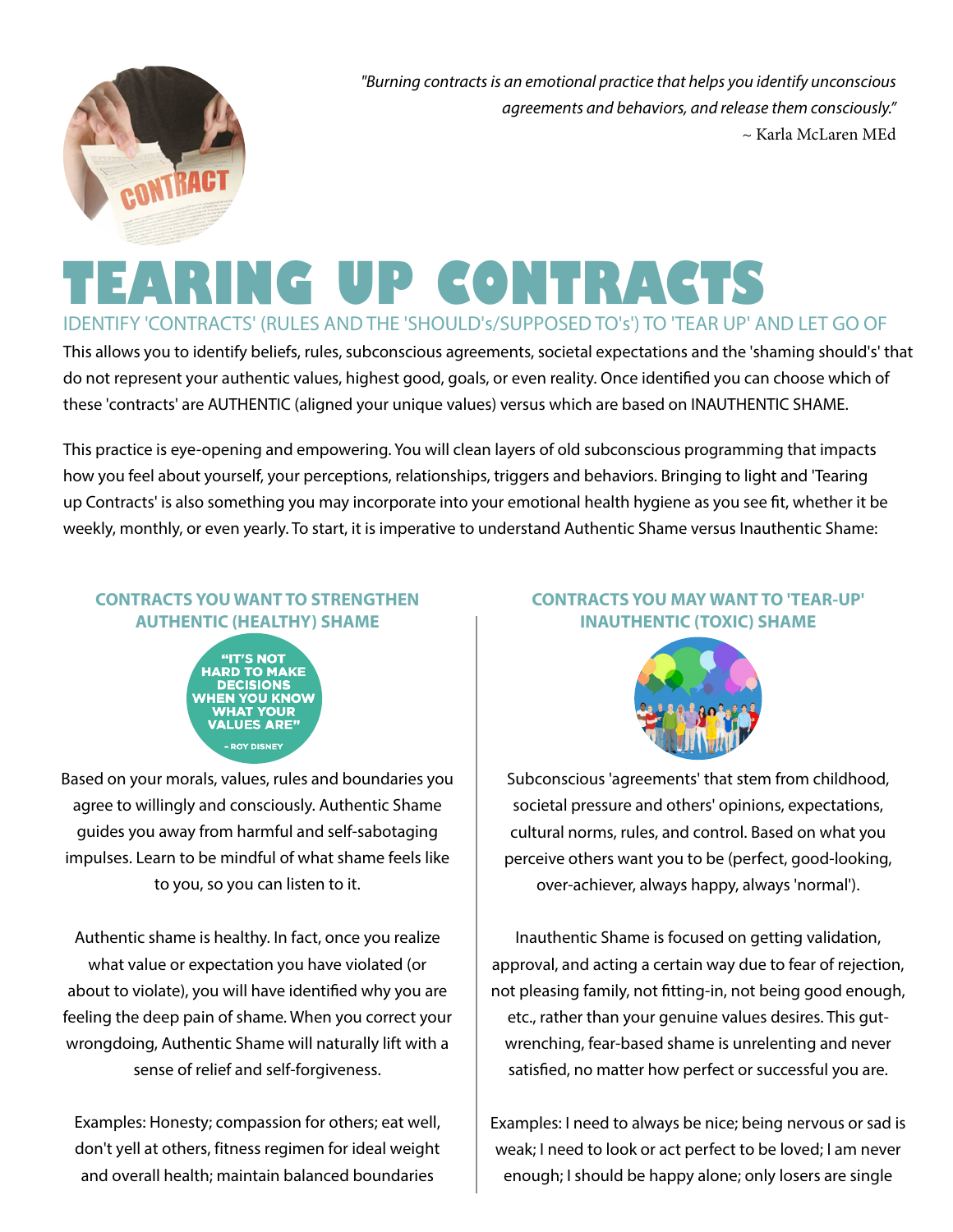#### **IDENTIFY CONTRACTS THAT YOU WOULD LIKE TO REMOVE FROM YOUR LIFE**

What **behaviors or choices** come to mind when you think of something you've been doing over and over, that has been *causing harm*, trouble, resentment, frustration or pain in your life?

What do these repeated behaviors or choices say about you, in your opinion?

What kind of harm, pain, resentment, or frustration has it caused? Describe.

Are these **behaviors or choices** aligned with living within your genuine value system, or is it something you feel you should be doing or not doing due to a fear or perhaps others' expectations?

What do you fear will happen if you continue these **behaviors or choices** over and over?

What could you do differently to feel good about this aspect of your life?

What do you fear will happen if you realize and choose a new way of behaving?

Who or what will be disappointed or what is at risk if you choose this new way?

What do you keep telling yourself you SHOULD be okay with but you're really not - whether it be in your relationships, career, friendships, family dynamic, etc.? What is the first thing that comes to mind? The second?

Who or what experience instilled this belief, in terms of what is acceptable or not?

Are you truly okay with this aspect or is it a 'contract' you've been trying to force yourself to agree to?

What don't you like about it? What do you like about it, if anything?

What do you think this says about you as a person and your values?

What **expectation or belief** do you have about yourself, whether true or not, that you can see has been *causing harm*, trouble, resentment, or pain in your life?

How could you change this **expectation or belief** in order to live more aligned with your values, needs and genuine desires in life?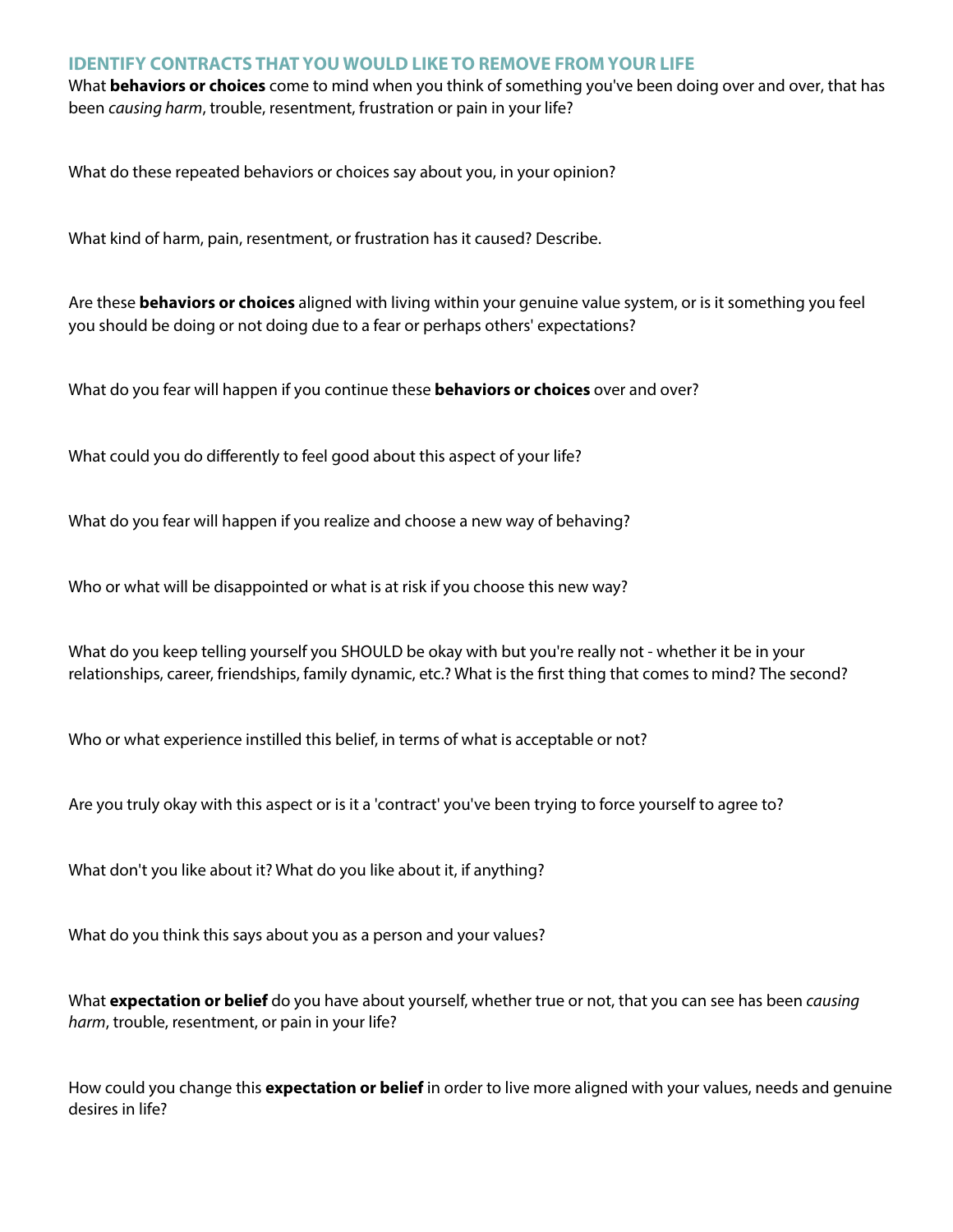#### IDENTIFYING BELIEFS, PATTERNS, AND THOUGHTS THAT ARE NOT SERVING YOU **EXAMPLES OF WHAT YOU MAY WANT TO LET GO OF AND 'TEAR UP YOUR CONTRACT WITH'**



**EMOTIONAL EXPECTATIONS:** How do you believe you're SUPPOSED to feel like? Happy all the time. Full of high energy. Never sad, disappointed, or hurt. Always hopeful. Never nervous. Perhaps you think you should trust everyone all the time, or that you should feel comfortable around strangers or even people who have wronged you. These are examples of unrealistic expectations that can leave you feeling let-down by yourself and your emotions over and over again.



**INTELLECTUAL RULES:** What do you think you're supposed to think? Are you more interested in concrete facts or exploratory imagination? Are you focused on making sure you think positive at all times. Only positive thoughts about your past and future? What does it mean to be a realist, a pessimist, or an optimist? Should you only think good about everyone in your family, friends, etc.?



**PHYSICAL RULES:** What beliefs do you have surrounding your appearance and your financial success? What do you need to look like in order to be considered acceptable, lovable, good-looking? How much should you weight? What should you be doing to impress others? What are you telling yourself about what is success versus failure?



**RELIGIOUS OR SPIRITUAL EXPECTATIONS:** Are you living in alignment with your belief system or not? Are there aspects of your belief system that you do not agree with, yet you feel bad about not following? How are you supposed to pray and behave? Are you practicing your spirituality? Are you supposed to be peaceful all the time?



**RELATIONSHIPS:** How do you expect your partner to be? Are you critical of your partner or yourself? Are you a people-pleaser? Fail to voice your opinions or needs in fear of being rejected? Do you have patterns of being unable to trust even with those who proved trustworthy? Are you reactive? Ashamed to be single? Ashamed of having the desire to meet the right partner in life? Identify beliefs that may be sabotaging your relationships or causing distress.

Describe the **healthy** 'contracts' you have in your life right now (agreements that are in-line with your personal values and belief system that resonate with you). This isn't going to be a perfect list. The purpose is to get you feeling and thinking about your programming and subconscious agreements.

EMOTIONAL EXPECTATIONS:

INTELLECTUAL RULES:

PHYSICAL RULES:

RELIGIOUS OR SPIRITUAL EXPECTATIONS:

RELATIONSHIPS: